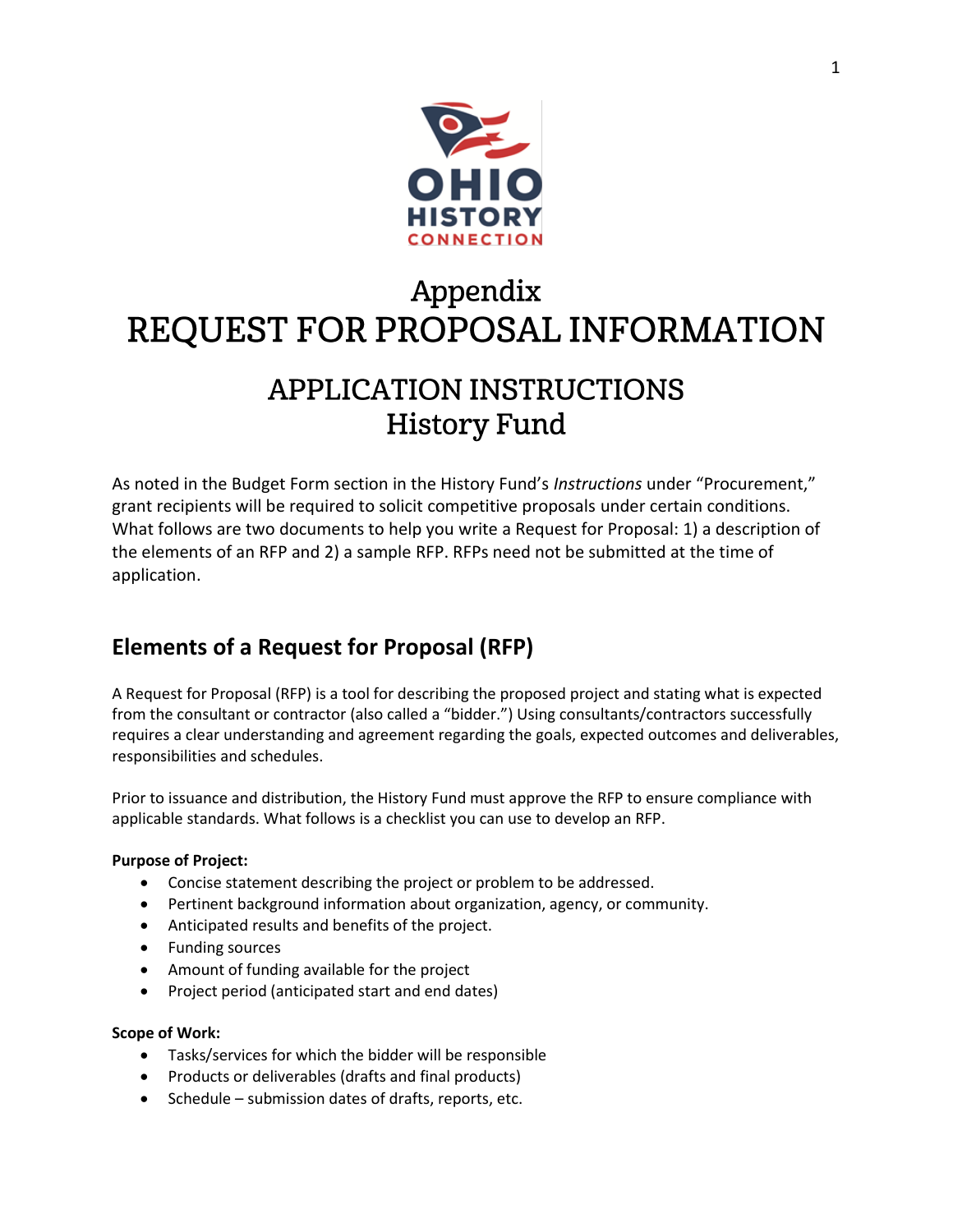- Meetings or presentations in which consultant is expected to participate (number, setting, type, etc.)
- Formats of deliverables
- Professional standards that products must meet
- Tasks/responsibilities of the requestor and any other parties

#### **Personnel:**

- Professional qualifications to be met by key personnel
- Desired skills and relevant prior experience

#### **Submission Requirements:**

- Format for response
- Required information in response
	- o Name of consultant/firm
	- o History of relevant experience
	- o Qualifications of key staff assigned to project
	- o Statement confirming understanding of scope of work
	- o Description of scope of work, schedule for deliverables
	- o References
- Cost of services
- Where/when proposal should be submitted
- Contact name/info for questions

#### **Review Process**

- Selection criteria to be used to evaluate proposals
- Timeframe for decision making
- Notification to successful/unsuccessful bidders

### **Sample Request for Proposal**

Request for Proposal for Survey and Inventory of Buildings in the Anytown Historic District

---------------------------------------------------------------------------------------------------------------------

The Village of Anytown seeks a proposal from consultants with proven experience in historic preservation to conduct an intensive level architectural survey of ## properties in the Anytown Historic District.

| <b>RFP Issuance:</b>          | June 28, 2012        |
|-------------------------------|----------------------|
| <b>Deadline for Response:</b> | <b>July 20, 2012</b> |

Questions regarding the RFP should be directed to [name], [title], [organization], at [phone] or [email].

#### **Project Description**

The Village of Anytown seeks a qualified preservation consultant meeting appropriate federal professional qualification requirements as published in the *Secretary of the Interior's Standards and Guidelines for Archaeology and Historic Preservation,* 48 FR 44716, to work with the Village Council, Architectural Review Board, Anytown Historical Society and interested parties to conduct an intensivelevel architecture survey of the Village's historic properties, focusing on the properties in the National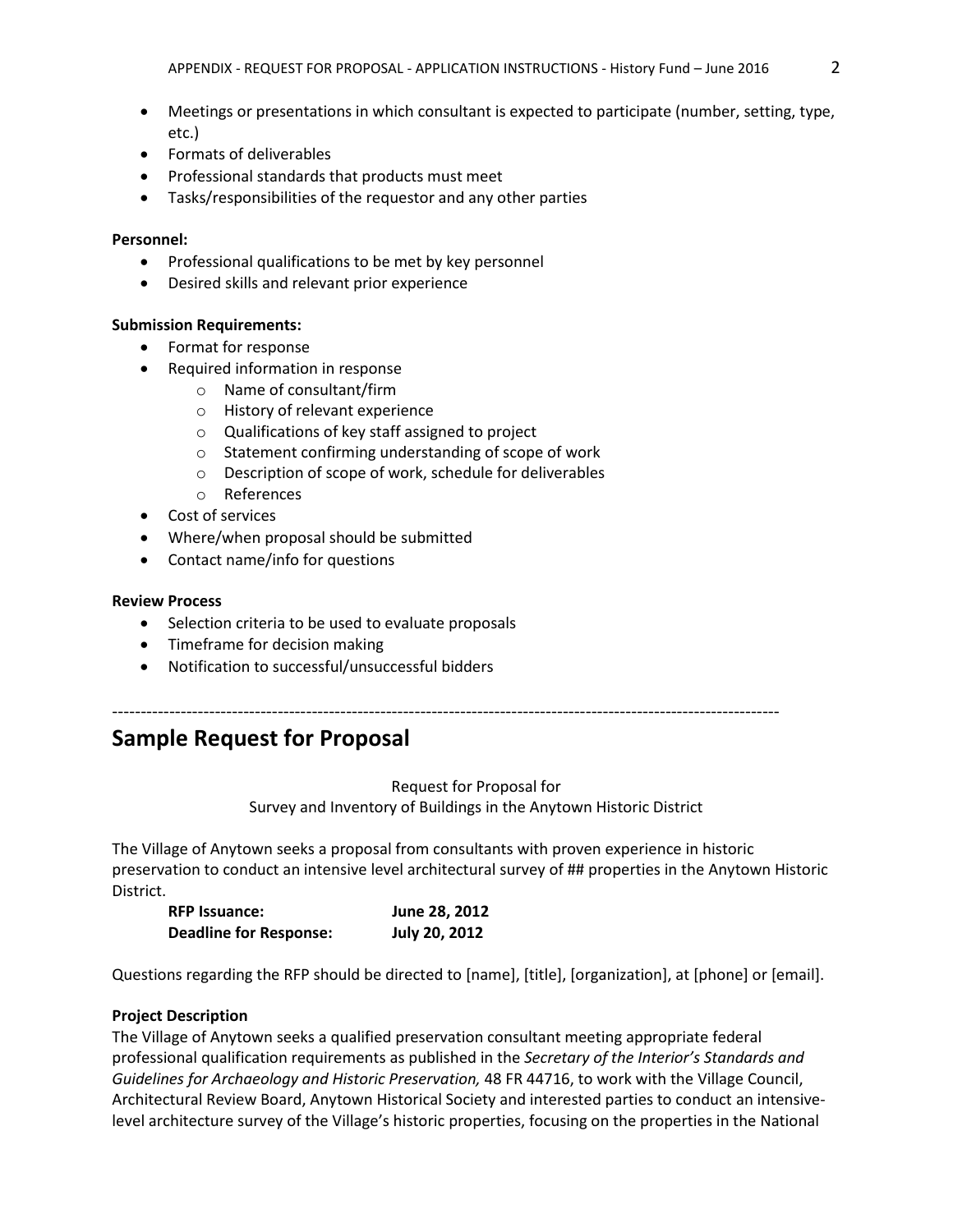Register of Historic Places historic district. There are  $\frac{HH}{H}$  properties in this area, 9 of which are in the Ohio Historic Inventory (OHI).The OHI properties will be reevaluated and the remaining properties will be surveyed. There have been many changes since the original inventory and surveys were completed. This updated information will assist the Anytown Architectural Review Board (Review Board) in administering the Anytown Historic District Ordinance. The budget for this project is \$

#### **Background and Area Characteristics**

The Village of Anytown has established the following goals and objectives for historic preservation within the designated Historic District:

- To maintain and enhance the distinctive character of the historic structures and historic sites
- \* To safeguard the architectural integrity through the establishment of an Architectural Review Board
- \* To seek alternatives to demolition and incompatible alterations of historic buildings
- \* To afford the widest possible scope of continuing vitality through private renewal and creativity with appropriate controls and standards
- \* To encourage development of vacant properties in accordance with the character of the District
- \* To contribute to economic, recreational, cultural and educational development by:
	- \* Fostering civic pride in notable accomplishments
	- \* Facilitating the reinvestment in older areas
	- \* Promoting use of historic sites and structures
	- \* Protecting property rights of owners whose property lies within areas of historic significance

#### **Project Objectives**

This survey is the first step to surveying all properties within the Historic District. The Anytown Historic District includes the National Register Area plus an expanded area designated in 2006 called the Protective Historic Area. The Review Board decided that the logical place to start is the National Register area because it is fairly compact and some inventory work has already been done. This project directly relates to the Village's historic preservation goals because it will provide a detailed inventory of the properties thus giving the Review Board the information needed to maintain and enhance the distinctive character of the properties and safeguard the architectural integrity of said properties. The Review Board hopes to create an in-house database that can be quickly referred to. The survey will also assist in continued preservation planning within the expanded Historic area.

#### **Scope of Work**

 The consultant will develop a customized project work plan and coordinate with Village Council and the local project team to schedule meetings and notify stakeholders about the project.

The activities necessary to carry out the survey project are as follows:

- \* The Village will draft a Request for Proposals for qualified professionals to provide the services necessary to carry out all aspects of the survey work. The Village will follow its local ordinances and requirements regarding professional services contracts. Following a competitive process, the Village will enter into a contract with the selected individual or firm.
- \* The consultant's first task will be to develop a research method report and obtain approval for the method from the Ohio Historic Preservation Office.
- \* Once the research method is approved, the consultant will update existing inventory forms and complete new inventory forms for the remaining properties within the National Register area.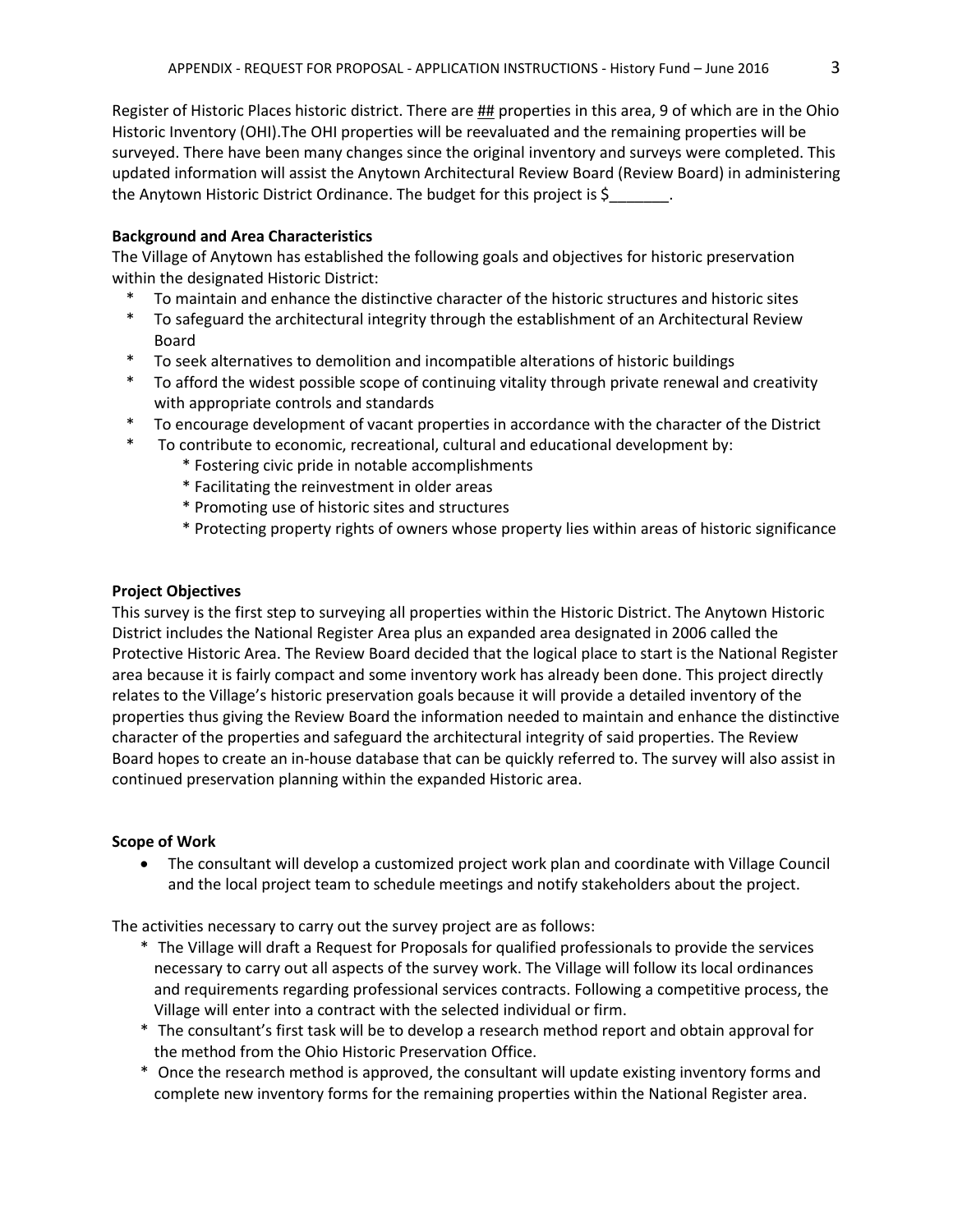- \* As research on each individual property is completed the contractor is expected to submit the electronic Ohio History Inventory data sheet associated with it using the online application known as I-Form.
- \* Following the completion of all I-Forms, a draft survey report will be forwarded to the Ohio Historical Society. With the Society's approval, the consultant will submit a final report, all survey documents, plus the electronic submission of required Ohio Inventory Forms.

Public involvement will be addressed in the following ways. The consultant and the Village will develop a press release and /or other informational pieces about the process that will be mailed to property owners in the National Register Area. The Village webpage and the Village newsletter will also provide the general public with information. The consultant will be required to attend one or more Village Council meetings to provide updates and to provide an opportunity for public interaction.

The survey will result in accurate records in a useful digital format that can serve as the basis for future historic preservation and designation efforts. The public involvement in the process will increase awareness in the community about the Village's historic assets and hopefully spark more interest and support of the Architectural Review Board's efforts.

#### **Work Products**

- ## revised and ## new Ohio Historic Inventory forms completed using the I-Form application.
- Survey Report meeting Ohio Historic Preservation Office report standards for intensive level History/Architecture survey.

#### **Suggested Project Schedule**

| June 28, 2012      | <b>Issue RFP</b>                                        |
|--------------------|---------------------------------------------------------|
| July13, 2012       | OHS to review draft subcontract for consultant          |
| July 20, 2012      | Submission date for Response to RFP                     |
| August 3, 2012     | Enter into contract with consultant                     |
| August 24, 2012    | Develop Research Method Report                          |
| September 14, 2012 | OHS review of Research Method Report                    |
| October 26, 2012   | Survey 25% Completed including I-Form submission        |
| November 23, 2012  | Survey 75% Completed including I-Form submission        |
| December 21, 2012  | Survey 100% Completed and draft Survey Report submitted |
| February 1, 2013   | OHS review of draft Survey Report                       |
| February 15, 2013  | Final Report, all forms and electronic data submitted   |
| March, 2013        | Briefing to Historic District Review Board              |
|                    |                                                         |

#### **Submissions should include**

- A brief overview of company, length of time in business, and location of office(s), including contact person for this RFP.
- Describe firm's experience in historic preservation including ability to meet completion schedules and performance standards.
- Detail which staff/subcontractor will be assigned to this project and in what capacity, including qualifications. Consultants must meet the appropriate Secretary of the Interior's Professional Qualification Standards (48 FR 44716).
- Include name, address and telephone number of 3 (three) project references of similar project completed. Give a brief description of each project scope including size and nature of work.
- Describe proposed methodology to accomplish the required tasks as outlined in the scope of work. Include the organization and management plan for this project. If firm plans to use